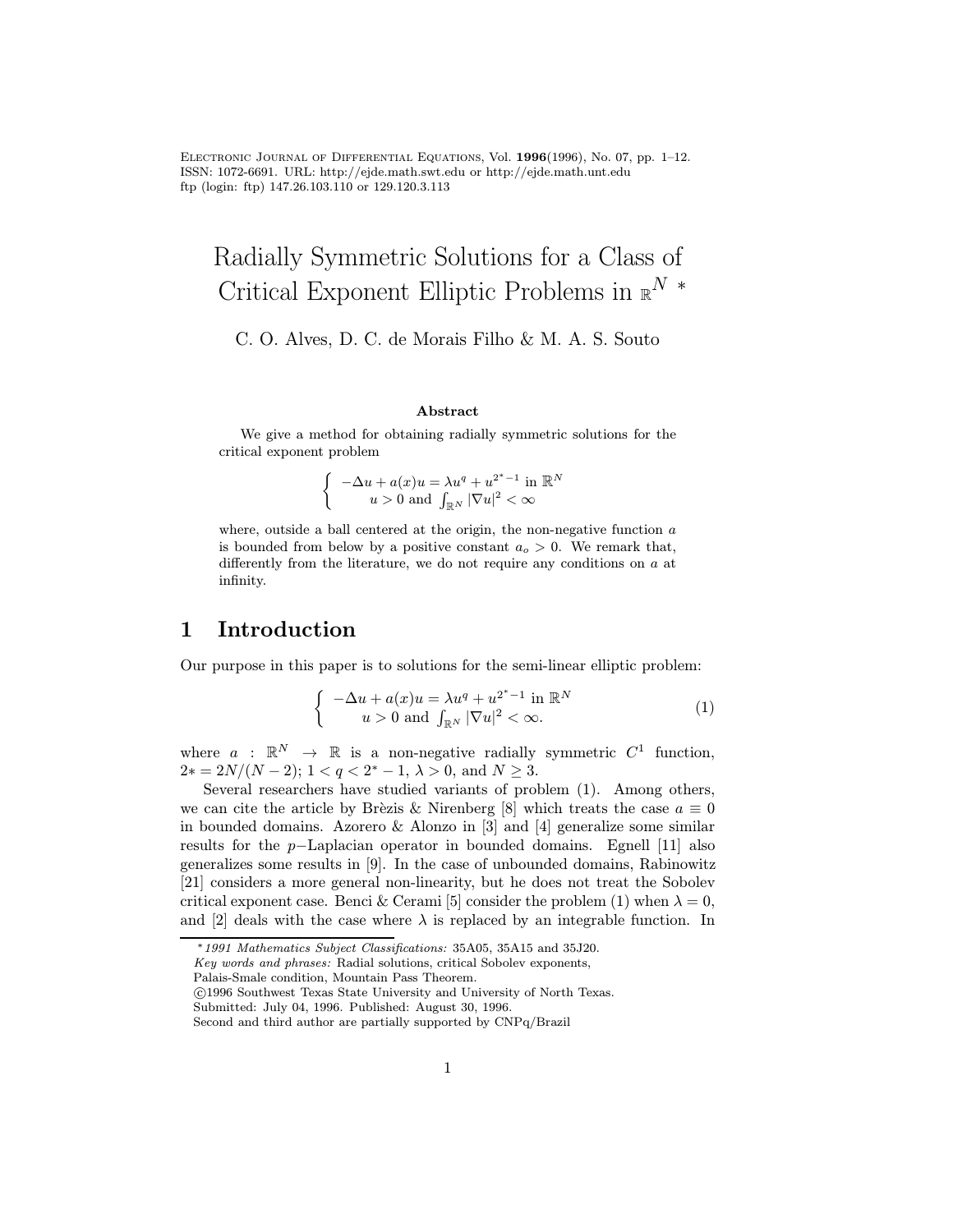[10], a variation of this problem, with a constant, was solved for the biharmonic operator. To finish citations we list the following works: [1] Alves  $&$  Gonçalves, [14] Gonçalves & Miyagaki, [15] Jianfu, [16] Jianfu & Xiping. All the last results in unbounded domains are obtained under the crucial hypothesis that a is a coercive function or that  $\lim_{|x| \to +\infty} a(x)$  exists.

We improve their results, relaxing the coerciveness of  $a$  and the existence of the above limit. As in [21], we shall use variational method to solve problem (1). To describe precisely our results, we present below the hypotheses on the function a:

 $(A_o)$   $a \in C^1(\mathbb{R}^N)$  is a radially symmetric function and there are  $a_o, R>0$ such that  $a(x) \ge a_o$ , for all  $|x| \ge R$ .

Let us consider the following  $W^{1,2}(\mathbb{R}^N)$  Hilbert subspace:

$$
H_{\text{rad}}^1(\mathbb{R}^N) = \{ u \in W^{1,2}(\mathbb{R}^N) : u \text{ radially symmetric } \}.
$$

Our main result is the following.

**Theorem 1** If  $(A_0)$  is satisfied, then problem (1) possesses a nontrivial classical solution  $u \in H_{rad}^1(\mathbb{R}^N)$ , for all  $\lambda > 0$  and  $1 < q < 2^* - 1$  when  $N \geq 4$ . In the case  $N = 3$  the same result is valid if  $3 < q < 6$ .

**Remark 1** When  $\lambda$  is large enough, (1) possesses a nontrivial classical solution. Later we shall justify this remark.

Employing the same techniques used to prove the above theorem, we improve the results obtained in the subcritical exponent case due to Rabinowitz (see [21]), where he considers the problem

$$
-\Delta u + a(x)u = f(x, u) \text{ in } \mathbb{R}^N
$$
 (2)

for a given  $C^1$ -function  $f : \mathbb{R}^N \times \mathbb{R} \to \mathbb{R}$  with a coercive.

Results related to this kind of problem can be found in [6], [21], among others.

In [6], H. Berestycki and P. L. Lions obtained positive solution of problem (1) when the non-linearity  $f$  does not depend on  $x$ . They obtained the solution as a limit of positive solutions of the problem restricted to bounded domains. In their paper they basically made use of  $H^1$ -estimates.

Our second result is a global version on  $\mathbb{R}^N$  of a well known result for bounded domain due to Rabinowitz (theorem 2.15 in [20]):

**Theorem 2** Suppose that  $a \in C^1(\mathbb{R}^N)$  satisfies  $(A_o)$  and f satisfies:

(f<sub>o</sub>) The function f is a  $C^1$ , radially symmetric function in x, i.e.,  $f(x, s) =$  $f(r, s)$  where  $r = |x|$ , for all  $x \in \mathbb{R}^N$ ,  $s \in \mathbb{R}$ .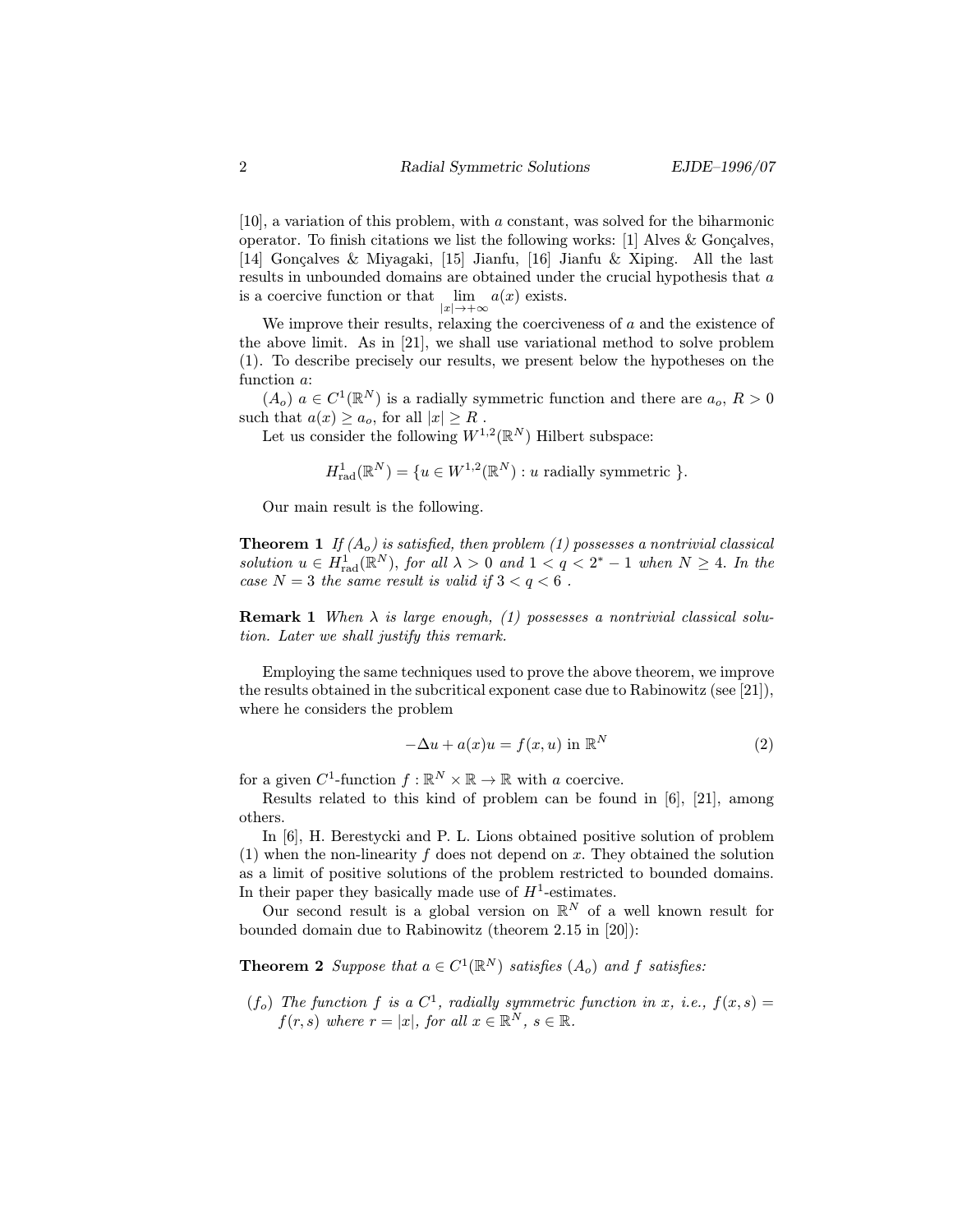(f<sub>1</sub>) For each  $\varepsilon > 0$ , there is a constant  $a_1 > 0$ , such that

$$
|f(x,s)| \leq \varepsilon |s| + a_1 |s|^p, \text{ for all } x \in \mathbb{R}^N, \quad s \in \mathbb{R},
$$

where  $1 \le p < 2^* - 1$ .

 $(f_2)$  There is  $\mu > 2$ , such that

$$
0 < \mu F(x, s) \leq s f(x, s), \text{ for all } x \in \mathbb{R}^N, s \in \mathbb{R} \setminus \{0\},\
$$

where  $F(x, s) = \int_o^s f(x, t) dt$ .

Then (2) possesses a nontrivial classical solution  $u \in W^{1,2}(\mathbb{R}^N)$ .

## 2 Proof of Theorem 1

First, let us formulate a proper framework to solve problem (1). Define the Hilbert space

$$
E = \{ u \in H_{\text{rad}}^1(\mathbb{R}^N) : \int_{\mathbb{R}^N} a(x)u^2 < \infty \},\
$$

endowed with the inner product  $\langle u, v \rangle =: \int_{\mathbb{R}^N} (\nabla u \nabla v + a(x)uv)$  and the norm  $||u||^2 =: \int_{\mathbb{R}^N} (|\nabla u|^2 + a(x)u^2)$ 

Now we present two lemmas that will be used in the proof of the Theorem 1.

**Lemma 1** Let  $w$  be a  $W^{1,s}_{\mathrm{loc}}(\mathbb{R}^N)$  function satisfying

$$
-\Delta w = h,\tag{3}
$$

in  $\mathbb{R}^N \setminus \{0\}$  in the weak sense, where h is a  $L^1_{\text{loc}}(\mathbb{R}^N)$  function and  $s \geq \frac{N}{N-1}$ . Then (3) is weakly satisfied in the whole  $\mathbb{R}^N$ .

**Proof:** In order to prove this result, consider  $\varphi \in C^{\infty}(\mathbb{R}^{N})$  such that  $\varphi(x)=0$ in  $|x| \leq 1$  and  $\varphi(x) = 1$  in  $|x| \geq 2$ . For each  $\varepsilon > 0$ , define  $\psi_{\varepsilon}(x) = \varphi(\frac{x}{\varepsilon})$ . Fix a function  $\phi \in C_c^{\infty}(\mathbb{R}^N)$ . As  $\psi_{\varepsilon} \phi \in C_c^{\infty}(\mathbb{R}^N \setminus \{0\})$  we have that

$$
\int_{\mathbb{R}^N} \nabla w \nabla (\psi_{\varepsilon} \phi) = \int_{\mathbb{R}^N} h(x) (\psi_{\varepsilon} \phi),
$$

and then

$$
\int_{\mathbb{R}^N} \psi_{\varepsilon} \nabla w \nabla \phi + \int_{\mathbb{R}^N} \phi \nabla w \nabla \psi_{\varepsilon} = \int_{\mathbb{R}^N} h(x) (\psi_{\varepsilon} \phi). \tag{4}
$$

Using the dominated convergence theorem, we obtain the limits

$$
\lim_{\varepsilon \to 0} \int_{\mathbb{R}^N} \psi_{\varepsilon} \nabla w \nabla \phi = \int_{\mathbb{R}^N} \nabla w \nabla \phi
$$
\n
$$
\lim_{\varepsilon \to 0} \int_{\mathbb{R}^N} h(x) (\psi_{\varepsilon} \phi) = \int_{\mathbb{R}^N} h(x) \phi.
$$
\n(5)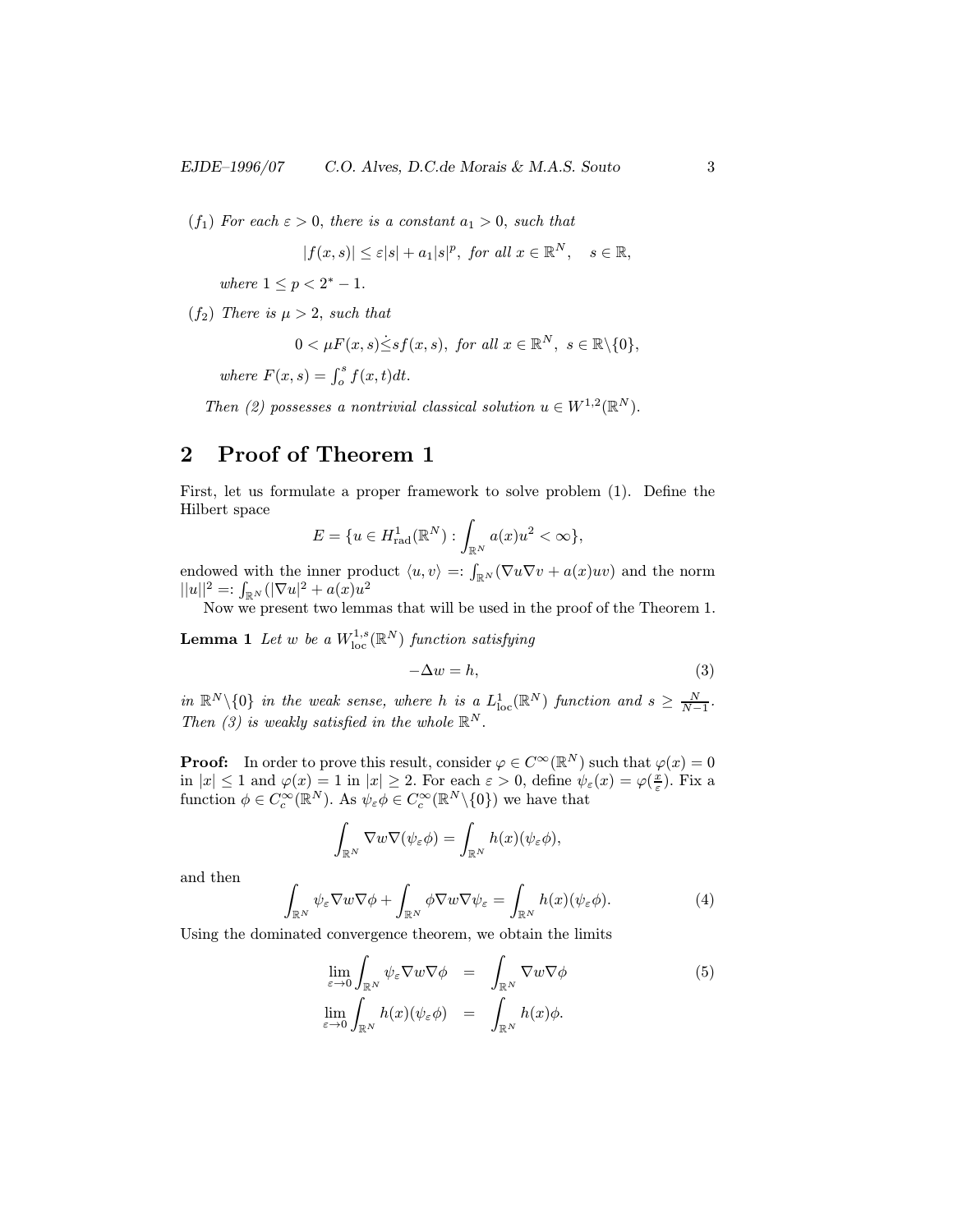We claim that the limit of the second term on the left side of (4) is zero. In fact,

$$
\left|\int_{\mathbb{R}^N}\phi\nabla w\nabla\psi_\varepsilon\right|\leq ||\phi||_{L^\infty(\mathbb{R}^N)}\int_{|x|\leq 2\varepsilon}|\nabla w||\nabla\psi_\varepsilon|.
$$

Using Hölder's inequality in the above inequality with  $\frac{1}{s} + \frac{1}{q} = 1$ , we obtain that

$$
\left| \int_{\mathbb{R}^N} \phi \nabla w \nabla \psi_{\varepsilon} \right| \leq ||\phi||_{L^{\infty}(\mathbb{R}^N)} \left( \int_{|x| \leq 2\varepsilon} |\nabla w|^s \right)^{1/s} \left( \int_{|x| \leq 2\varepsilon} |\nabla \psi_{\varepsilon}|^q \right)^{1/q}
$$

and then

$$
\left|\int_{\mathbb{R}^N}\phi\nabla w\nabla\psi_{\varepsilon}\right|\leq ||\phi||_{L^{\infty}(\mathbb{R}^N)}||\nabla\varphi||_{L^{q}(\mathbb{R}^N)}\left(\int_{|x|\leq2\varepsilon}|\nabla w|^s\right)^{1/s}\varepsilon^{\frac{N-q}{q}}.
$$

Observe that  $N \geq q$  and passing to the limit in this last inequality we prove the claim.

Finally using the claim and the limits (5) in (4) we have that

$$
\int_{\mathbb{R}^N} \nabla w \nabla \phi = \int_{\mathbb{R}^N} h(x) \phi.
$$

**Remark 2** The above result is not valid for  $W^{1,1}_{loc}(\mathbb{R}^N)$  functions. The function  $w=|x|^{2-N}$  (if  $N\geq 3$ , or  $w=\log|x|,$  if  $N=2$ ) belongs to  $W^{1,1}_{\text{loc}}(\mathbb{R}^N)$ , satisfies  $-\Delta w = 0$  in  $\mathbb{R}^N \setminus \{0\}$ , but if v is a radially symmetric function in  $C_c^{\infty}(\mathbb{R}^N)$ such that  $v(0) \neq 0$ , we have that

$$
\int_{\mathbb{R}^N} \nabla w \nabla v = \frac{\omega_N}{2 - N} \int_o^{\infty} r^{N-1} r^{1-N} v'(r) dr = \frac{\omega_N}{2 - N} v(0) \neq 0, \text{ if } N \ge 3
$$

or

$$
\int_{\mathbb{R}^N}\nabla w\nabla v=2\pi v(0)\neq 0, \ \textit{if } N=2.
$$

**Lemma 2** Let  $f : \mathbb{R}^N \times \mathbb{R} \to \mathbb{R}$  be a  $C^1$  function satisfying  $(f_o)$  such that

$$
|f(x,s)| \leq c|s| + |s|^{2^*-1} \text{ for all } x \in \mathbb{R}^N, \ s \in \mathbb{R};
$$

and let a be a radially symmetric function. Suppose that  $u \in E$  satisfies

$$
\int_{\mathbb{R}^N} (\nabla u \nabla v + a(x)uv) = \int_{\mathbb{R}^N} f(x, u)v, \text{ for all } v \in E.
$$

Then  $u \in C^2(\mathbb{R}^N)$  and  $-\Delta u(x) + a(x)u(x) = f(x, u(x))$  for all  $x \in \mathbb{R}^N$ .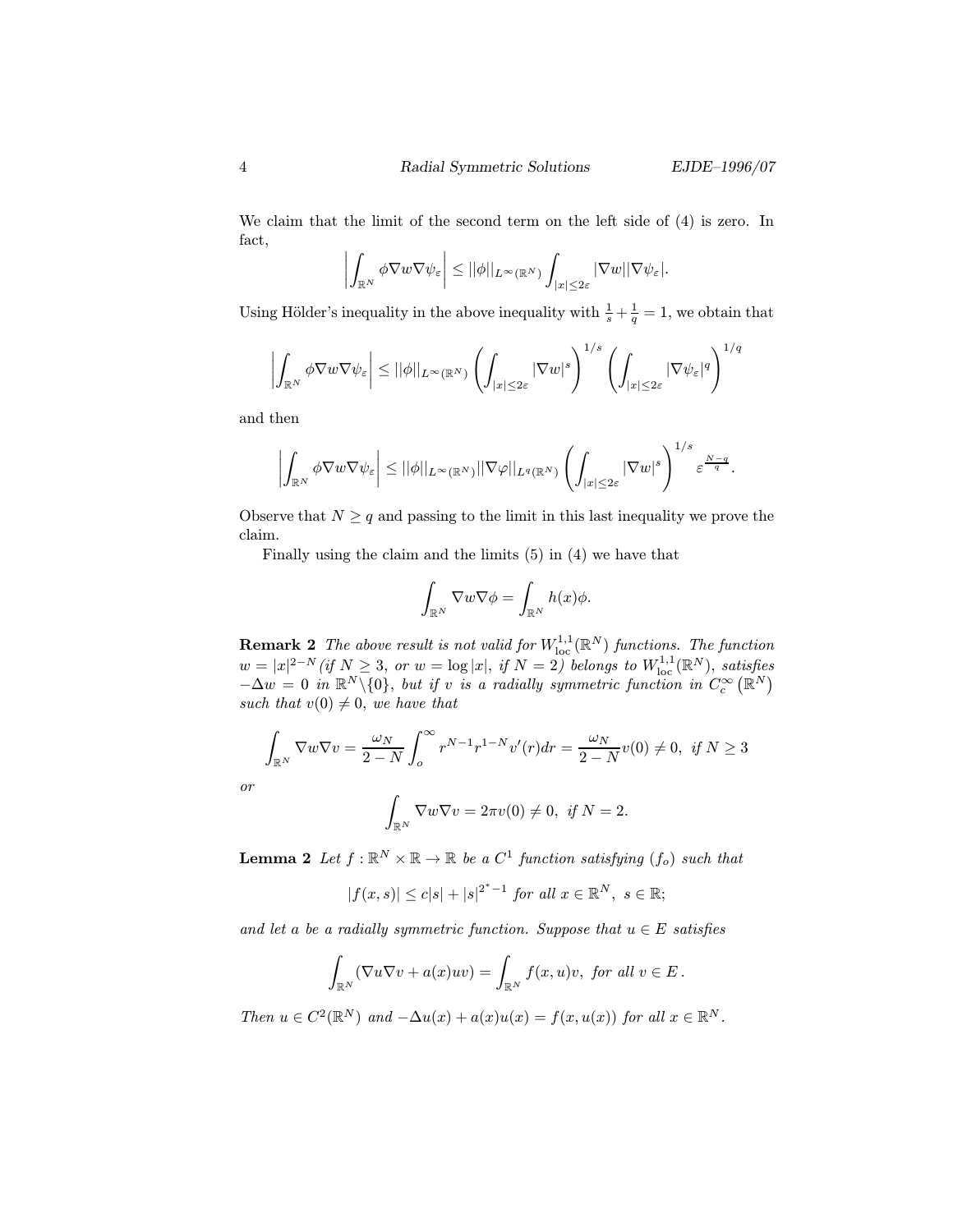**Proof:** Since  $a$  and  $f$  are radially symmetric we rewrite the above expression as

$$
\int_{o}^{\infty} r^{N-1} (u'v' + a(r)uv) dr = \int_{o}^{\infty} r^{N-1} f(r, u)v dr,
$$
 (6)

for all  $v \in E$ . We have that  $h(r) := -a(r)u(r) + f(r, u(r))$  is in  $C^{o,\alpha}(\mathbb{R}^N \setminus \{0\}),$ since  $H_{\text{rad}}^1(\mathbb{R}^N)$  is contained in  $C^{o,\alpha}(\mathbb{R}^N \setminus \{0\})$ . Hence

$$
\int_o^{\infty} r^{N-1} u' \psi' dr = \int_o^{\infty} r^{N-1} h(r) \psi dr, \text{ for all } \psi \in C_c^{\infty}(0, +\infty),
$$

and

$$
\int_{o}^{\infty} u'(r^{N-1}\psi)' dr = \int_{o}^{\infty} \left[\frac{N-1}{r}u' + h(r)\right](r^{N-1}\psi) dr,\tag{7}
$$

for all  $\psi \in C_c^{\infty}(0, +\infty)$ . For each  $\varphi \in C_c^{\infty}(0, +\infty)$ , considering  $\psi = r^{1-N}\varphi$  in  $(7)$  we conclude that u is a weak solution of

$$
-u'' = \frac{N-1}{r}u' + h(r), \text{ for } r > 0.
$$

Since  $u' \in L^2_{loc}(0, +\infty)$ , it follows that  $u \in H^2_{loc}(0, +\infty)$ ,  $u' \in H^1_{loc}(0, +\infty)$ , and

$$
u \in H^1_{\text{rad}}(\mathbb{R}^N) \cap C^2(\mathbb{R}^N \backslash \{0\})\,.
$$

Moreover for  $|x| > 0$ , the function u satisfies (1) in the classical sense.  $\Diamond$ 

**Proof of Theorem 1** . This proof consists of using variational methods to get critical points of the Euler-Lagrange functional associated to (1) and defined on E:

$$
I(u) = \frac{1}{2} \int_{\mathbb{R}^N} (|\nabla u|^2 + a(x)u^2) - \frac{\lambda}{q+1} \int_{\mathbb{R}^N} (u^+)^{q+1} - \frac{1}{2^*} \int_{\mathbb{R}^N} (u^+)^{2^*}
$$

where  $u^+(x) = \max\{u(x), 0\}$  and  $u^+(x) = \min\{-u(x), 0\}.$ 

The critical points of  $I$  are precisely the weak solutions of  $(1)$ . These solutions may be regularized.

The Hilbert space E is immersed continuously in  $W^{1,2}(\mathbb{R}^N)$ . This assertion comes from  $(A<sub>o</sub>)$  and the following inequalities

$$
\left(\int_{|x|\leq R} u^2\right)^{1/2} \leq c_1 \left(\int_{|x|\leq R} |u|^{2^*}\right)^{1/2^*} \n\leq c_1 \left(\int_{\mathbb{R}^N} |u|^{2^*}\right)^{1/2^*} \n\leq c_2 \left(\int_{\mathbb{R}^N} |\nabla u|^2\right)^{1/2}.
$$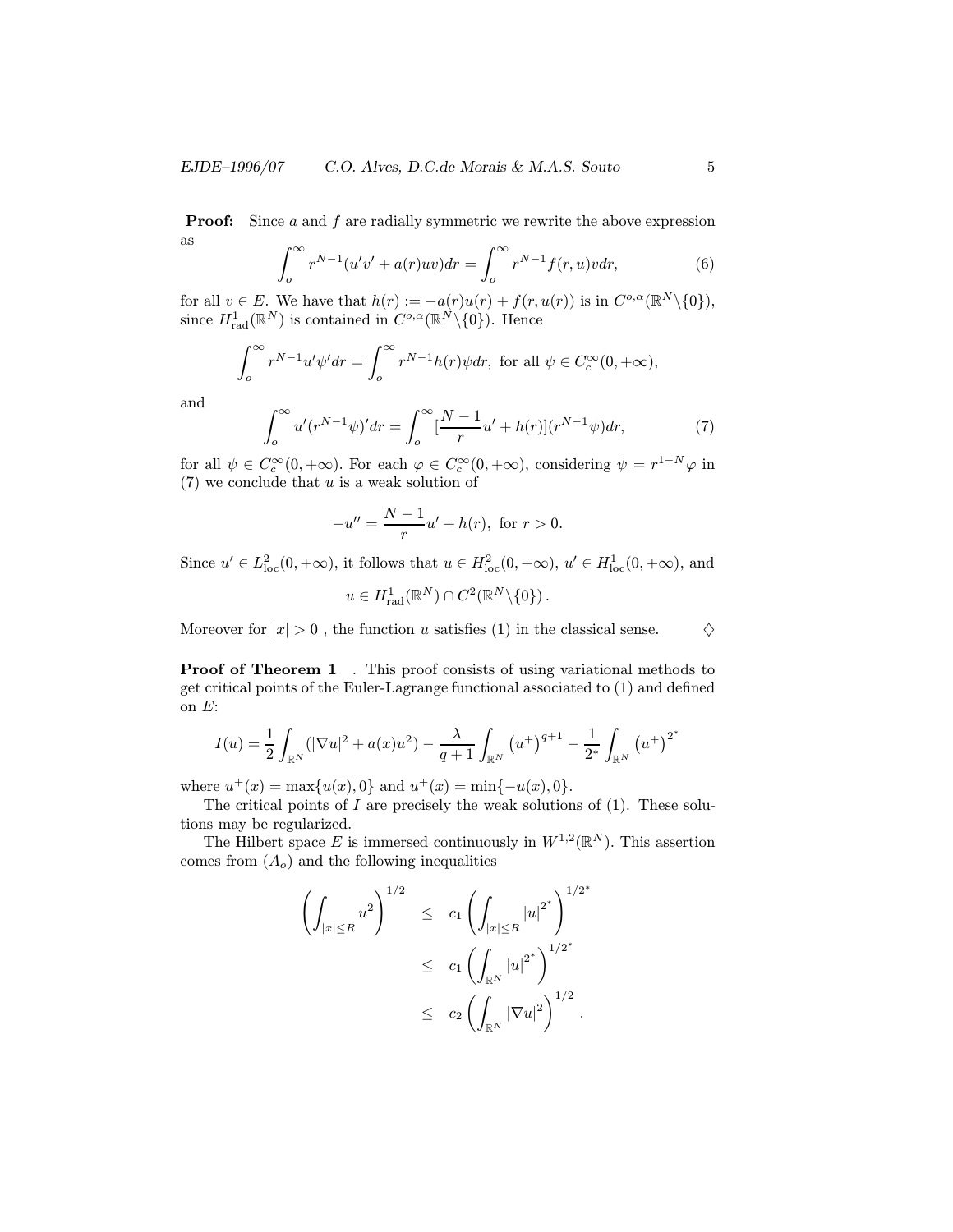We also have that  $H_{rad}^1(\mathbb{R}^N) \subset L^p(\mathbb{R}^N)$  continuously if  $2 \leq p \leq 2^*$  and compactly if  $2 \le p \le 2^*$  (see [17]). Using these results one has the following lemma:

**Lemma 3** The Banach space E is continuously immersed in  $L^p(\mathbb{R}^N)$  if  $2 \le p \le 2^*$  and compactly if  $2 \le p < 2^*$ .

Using lemma 3 we verify that I is a well-defined  $C^1(E)$  functional - see [22]. It is easy to verify that

$$
\frac{\lambda}{q+1} \int_{\mathbb{R}^N} (u^+)^{q+1} + \frac{1}{2^*} \int_{\mathbb{R}^N} (u^+)^{2^*} = o(||u||^2) \text{ as } u \to 0,
$$
 (8)

and hence that  $I$  has a local minimum at the origin. This is not a global minimum. If  $u \in E \setminus \{0\}$ ,  $u \geq 0$ , we have that

$$
I(tu) = \frac{t^2}{2} \int_{\mathbb{R}^N} (|\nabla u|^2 + a(x)u^2) - \frac{\lambda t^{q+1}}{q+1} \int_{\mathbb{R}^N} (u^+)^{q+1} - \frac{t^{2^*}}{2^*} \int_{\mathbb{R}^N} (u^+)^{2^*}.
$$

Since  $\int_{\mathbb{R}^N}(u^+)^{2^*}\neq 0$ , we conclude that  $I(tu)\to -\infty$  as  $t\to\infty$ . So, we have just seen that I has the Mountain Pass Theorem Geometry.

Let  $e \in E$  such that  $I(e) < 0$ , and

$$
\Gamma = \{ g : [0, 1] \to E : g(0) = 0 \text{ and } g(1) = e \}
$$

and

$$
c = \inf_{g \in \Gamma} \max_{0 \le t \le 1} I(g(t)).
$$

Thus c is the mountain pass minimax value associated to  $I$ . At this moment, it is important to notice that  $c$  is not the minimax value associated to the Euler Lagrange functional of problem (1) defined in the whole  $W^{1,2}(\mathbb{R}^N)$ . Assertion (8) implies  $c > 0$ . Using an application of the Ekeland Variational Principle (Theorem 4.3 of [19]), there exists a sequence  $\{u_m\} \subset E$  such that

$$
I(u_m) \to c, I'(u_m) \to 0.
$$
\n(9)

**Lemma 4** The above sequence  $\{u_m\}$  is bounded.

Proof: Notice that

$$
I(u_m) - \frac{1}{q+1}I'(u_m)u_m = \left(\frac{1}{2} - \frac{1}{q+1}\right)||u_m||^2 + \left(\frac{1}{q+1} - \frac{1}{2^*}\right)\int_{\mathbb{R}^N} (u_m^+)^{2^*},
$$

then

$$
I(u_m) - \frac{1}{q+1}I'(u_m)u_m \ge \left(\frac{1}{2} - \frac{1}{q+1}\right)||u_m||^2.
$$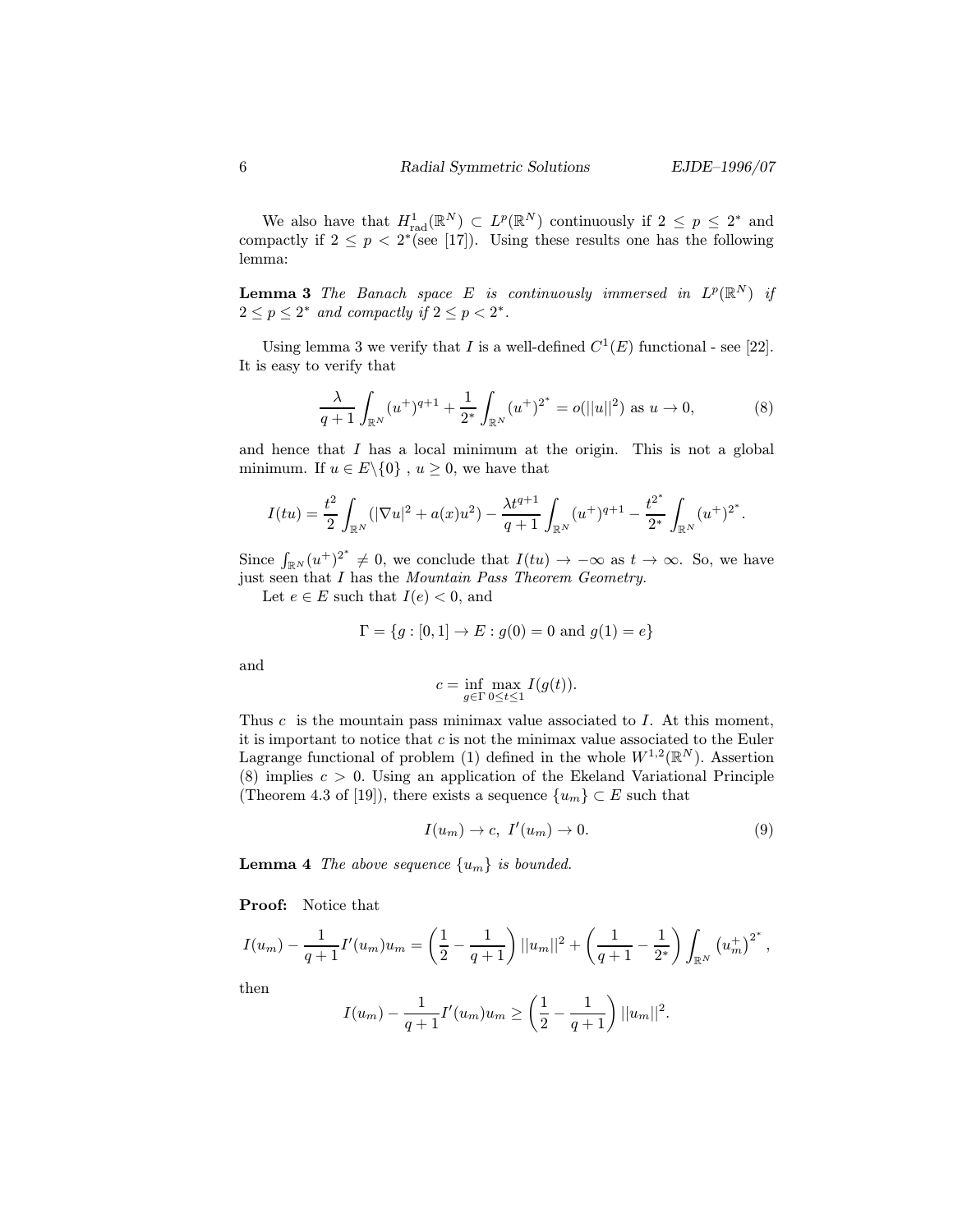#### EJDE–1996/07 C.O. Alves, D.C.de Morais & M.A.S. Souto 7

Combining this last inequality with

$$
I(u_m) - \frac{1}{q+1}I'(u_m)u_m \leq 1 + c + ||u_m||
$$

for large m, we conclude the proof.  $\diamondsuit$ 

The following lemma shows that we can choose a vector  $e \in E \setminus \{0\}$  in the definition of Γ, such that  $I(e) < 0$  and

$$
0 < c < \frac{1}{N} S^{N/2},\tag{10}
$$

where S is the best constant of the Sobolev immersion  $W^{1,2}(\mathbb{R}^N) \subset L^{2^*}(\mathbb{R}^N)$ , this is

$$
S=\inf\{\int_{\mathbb{R}^N}|\nabla u|^2;\ u\in W^{1,2}(\mathbb{R}^N)\ \text{and}\ \int_{\mathbb{R}^N}|u|^{2^*}=1\}.
$$

Using the above facts and arguments due to Brèzis  $\&$  Nirenberg [9], we will show that the choice in (10) applies in obtaining a non-trivial solution of (1).

**Lemma 5** Suppose that  $\lambda > 0$  and one of the following conditions is satisfied:

(i)  $N \geq 4$ ; (*ii*)  $N = 3$  and  $3 < q < 6$ .

Then, there is a vector  $e \in E \setminus \{0\}$ ,  $e \ge 0$ ,  $I(e) < 0$  such that

$$
\sup_{t \ge 0} I(te) < \frac{1}{N} S^{N/2},\tag{11}
$$

**Proof:** For each  $\varepsilon > 0$ , consider the function

$$
\phi_{\varepsilon}(x) = \frac{[N(N-2)\varepsilon]^{(N-2)/4}}{(\varepsilon + |x|^2)^{(N-2)/2}}.
$$

The functions  $\phi_{\varepsilon}$  satisfy the problem

$$
\left\{\begin{array}{l} -\Delta u=u^{2^*-1}, \text{ in } \mathbb{R}^N\\ u>0, \ \int_{\mathbb{R}^N}|\nabla u|^2<\infty \end{array}\right.
$$

and

$$
\int_{\mathbb{R}^N} |\nabla \phi_\varepsilon|^2 = \int_{\mathbb{R}^N} |\phi_\varepsilon|^{2^*} = S^{N/2}
$$

(see [23], lemma 2 - pp. 364). Now, consider  $v_{\varepsilon} = \varphi \phi_{\varepsilon}$  where  $\varphi \in C_o^{\infty}(\mathbb{R}^N)$ ,  $0 \leq \varphi(x) \leq 1$  and

$$
\varphi(x) = \begin{cases} 1 & \text{if } x \in B_1 \\ 0 & \text{if } x \notin B_1 \end{cases}.
$$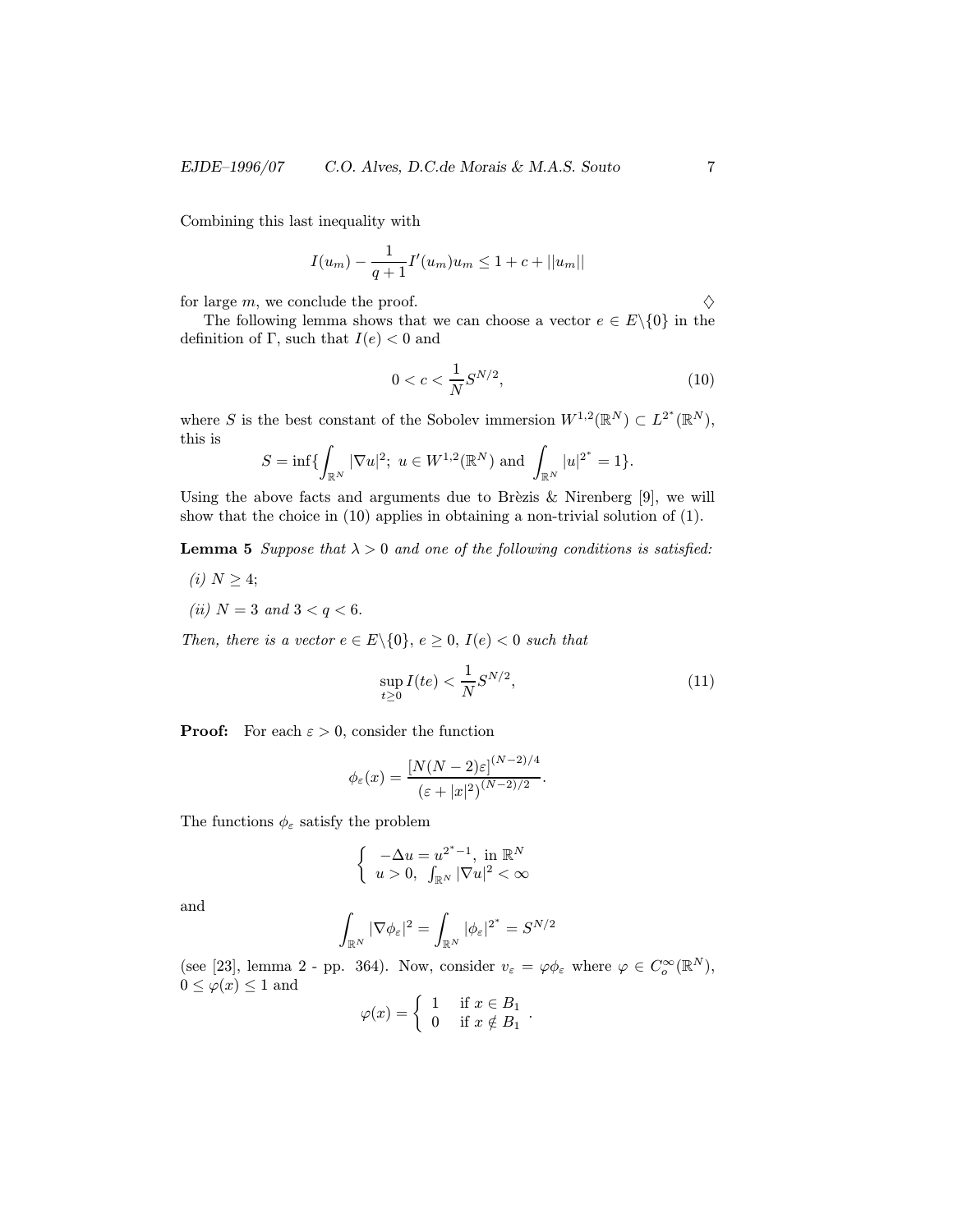Using arguments due to [18] there is  $\varepsilon > 0$  such that

$$
\sup_{t\geq 0} I(tv_{\varepsilon}) < \frac{1}{N} S^{N/2}.
$$

If  $t_{\varepsilon} > 0$  is such that  $I(t_{\varepsilon}v_{\varepsilon}) < 0$ , we choose  $e = t_{\varepsilon}v_{\varepsilon}$  and the proof is complete.  $\diamondsuit$ 

In order to complete the proof of Theorem 1, let us consider  $e \in E \setminus \{0\}$  given by lemma 5. Let  $\{u_m\}$  be the sequence in E satisfying (9). From Lemmas 3 and 4, we may assume that

$$
u_m \rightharpoonup u \text{ in } E
$$
  

$$
u_m \rightharpoonup u \text{ in } L^s(\mathbb{R}^N), 2 \le s < 2^*
$$
  

$$
u_m(x) \rightharpoonup u(x) \text{ a.e. in } \mathbb{R}^N.
$$

The above limits with an observation in Brèzis & Lieb [7] yield that u must be a critical point of  $I$  in  $E$ , that is,

$$
I'(u)=0.
$$

We claim that  $u \neq 0$ . In fact, if  $u \equiv 0$  and taking  $l \geq 0$  such that

$$
\int_{\mathbb{R}^N} |\nabla u_m|^2 \to l,
$$

then

$$
\int_{\mathbb{R}^N}\left(u_m^+\right)^{2^*}\to l
$$

for the reason that  $I'(u_m) \to 0$  and  $E \subset L^{q+1}(\mathbb{R}^N)$  compactly. Since  $I(u_m) \to c$ , we get

$$
Nc = l.\t\t(12)
$$

From the definition of  $S$ ,

$$
\int_{\mathbb{R}^N} |\nabla u_m|^2 \ge S \left( \int_{\mathbb{R}^N} |u_m|^{2^*} \right)^{\frac{2}{2^*}} \ge S \left( \int_{\mathbb{R}^N} \left( u_m^+ \right)^{2^*} \right)^{\frac{2}{2^*}}.
$$

Taking the limit in the last inequalities, we achieve that

$$
l \geq Sl^{2/2^*}
$$

and by (12) that

$$
c\geq \frac{1}{N}S^{N/2}>c
$$

which contradicts the above choice of e, and thus the claim is proved.

Observe that  $I'(u)u^- = 0$  implies  $\int_{\mathbb{R}^N} |\nabla u^-|^2 + a(x)(u^-)^2 = 0$  and then  $u^- \equiv 0$  which implies  $u \geq 0$ . Notice that at this moment we do not know if u satisfies (1) in the  $W^{1,2}(\mathbb{R}^N)$  sense but, thanks to lemma 2, u is a nontrivial classical solution of (1) with  $u \geq 0$ . The Hopf maximum principle assures that  $u > 0$ . Theorem 1 is proved.

We conclude this section by justifying Remark 1 in the beginning of Section 1. The argument we are going to use is due to Azorero & Alonzo [4].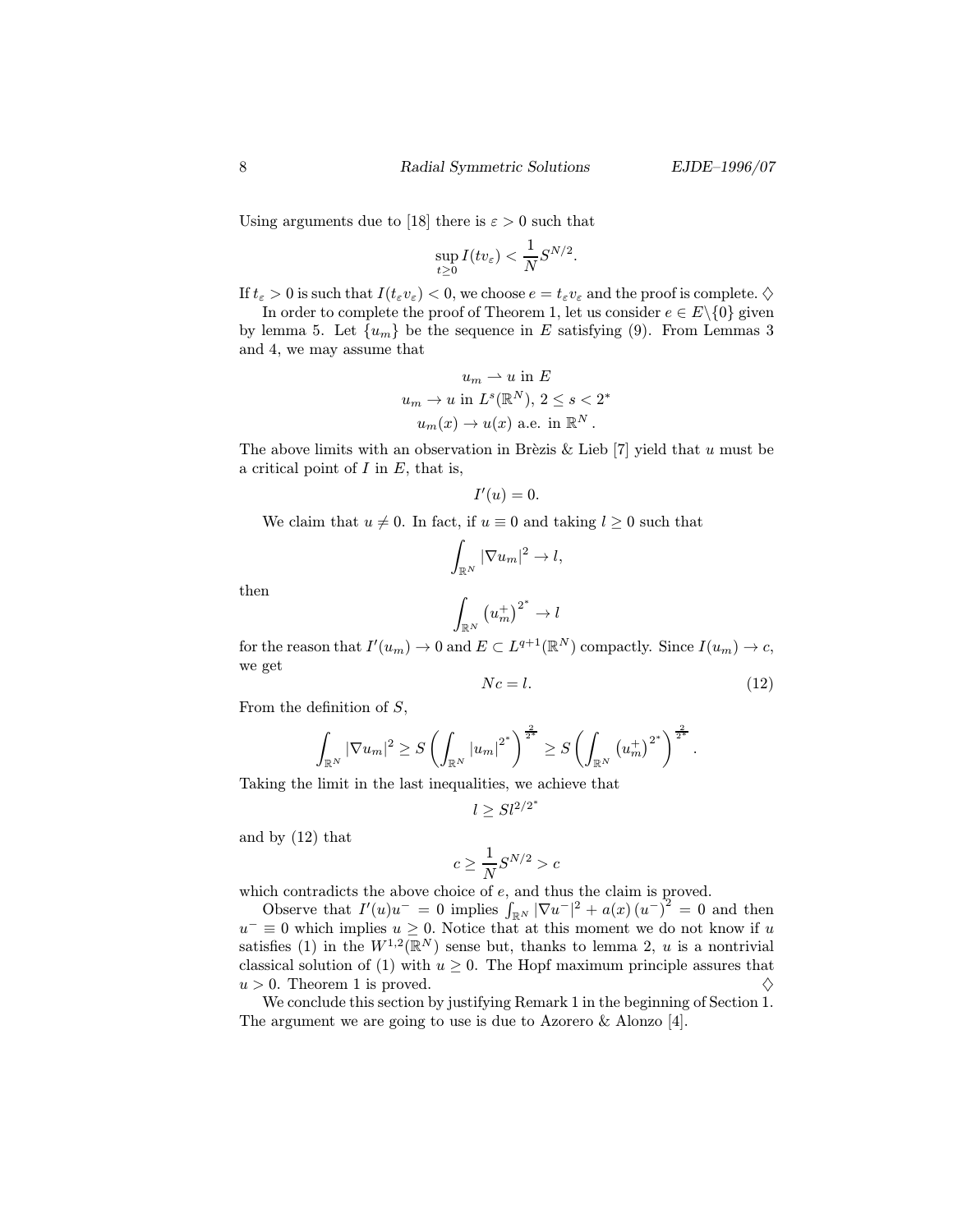**Justification of Remark 1.** Fix  $\varphi \in C_o^{\infty}(\mathbb{R}^N \setminus \{0\}), \varphi(x) \geq 0$ . Notice that the real function  $I(t\varphi)$  possesses a positive maximum value. Suppose that this maximum value is assumed for  $t = t_{\lambda}$ . Thus

$$
\frac{d}{dt} I(t\varphi)|_{t=t_{\lambda}} = 0
$$

then

$$
||\varphi||^2=t_\lambda^{q-1}\lambda\int_{\mathbb R^N}\varphi^{q+1}+t_\lambda^{2^*-2}\int_{\mathbb R^N}\varphi^{2^*}\geq t_\lambda^{q-1}\lambda\int_{\mathbb R^N}\varphi^{q+1}.
$$

From the last inequality we have that  $t_{\lambda} \to 0$  as  $\lambda \to \infty$ . On the other hand

$$
\sup_{t\geq 0} I(t\varphi) \leq \frac{t_{\lambda}}{2} \int_{\mathbb{R}^N} |\nabla \varphi|^2
$$

and for large enough  $\lambda > 0$  we get

$$
\sup_{t\geq 0} I(t\varphi) < \frac{1}{N} S^{\frac{N}{2}}.
$$

Using the same arguments employed in the proof of Theorem 1 we conclude the justification.

We have just finished the proof of Theorem 1. Our next step is the proof of Theorem 2

### 3 Proof of Theorem 2

Let  $(E, || \cdot ||)$  be the same defined in the proof of Theorem 1 and consider

$$
I(u) = \frac{1}{2} \int_{\mathbb{R}^N} (|\nabla u|^2 + a(x)u^2) - \int_{\mathbb{R}^N} F(x, u)
$$
 (13)

defined in  $E$ , as the associated Euler-Lagrange functional to problem  $(2)$ , which is  $C<sup>1</sup>$  – see [22]. Under hypothesis  $(f_1)$ , it is easy to verify that

$$
\int_{\mathbb{R}^N} F(x, u) = o(||u||^2) \text{ as } u \to 0,
$$
\n(14)

and hence that I has a local minimum at the origin. Hypothesis  $(f_2)$  implies that

$$
F(x,s) \ge a_2|s|^\mu \tag{15}
$$

for large  $|s|$ . Then, by (14) and (15), I has the Mountain Pass Theorem Geometry. Let

$$
\Gamma = \{g : [0, 1] \to E : g(0) = 0 \text{ and } I(g(1)) \le 0\}
$$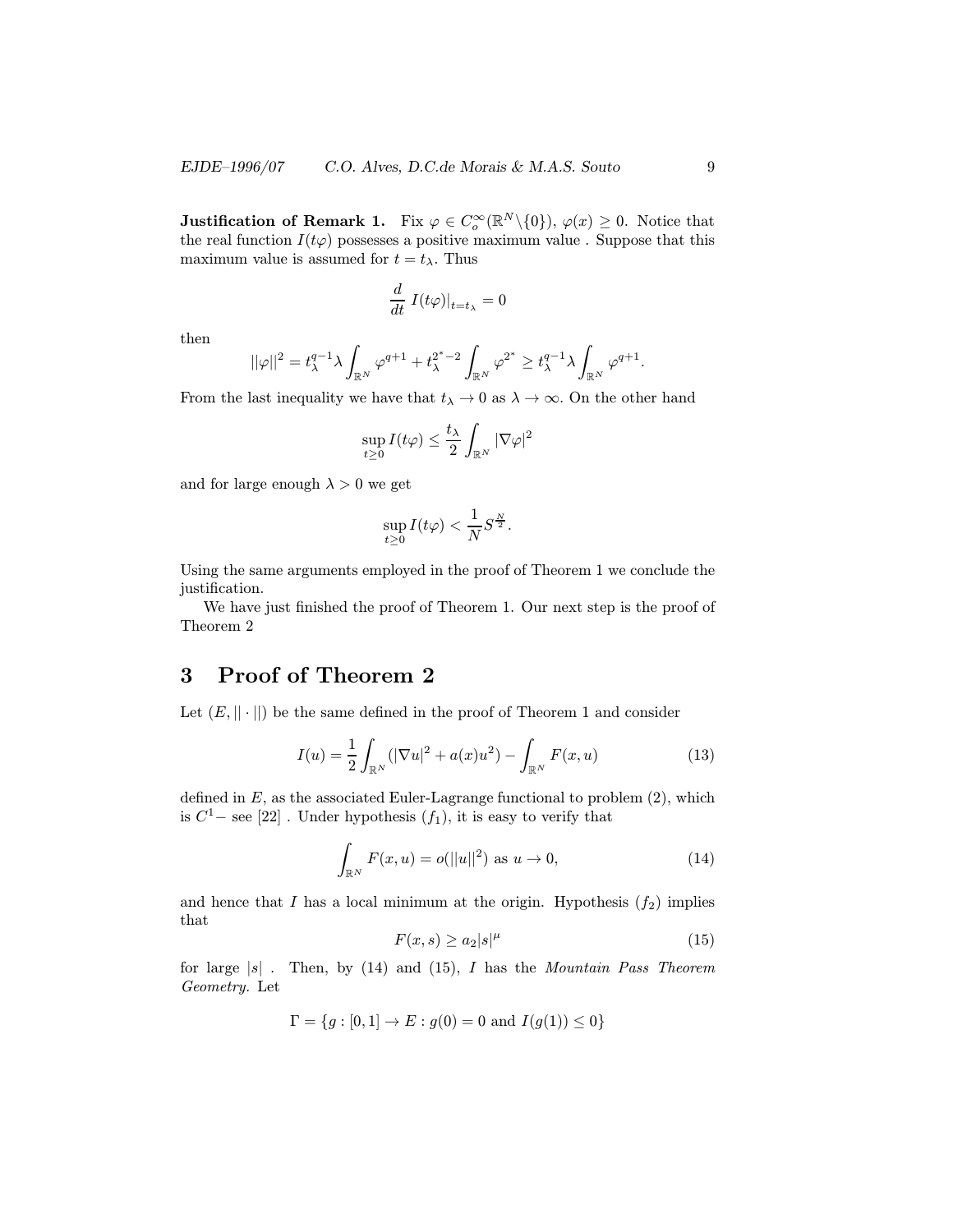and

$$
c = \inf_{g \in \Gamma} \max_{0 \le t \le 1} I(g(t)).
$$

As in the proof of Theorem 1,  $c > 0$  and there is a sequence  $\{u_m\} \subset E$  satisfying (9). Using standard arguments,  $(f_2)$  implies that  $||u_m||$  is a bounded sequence. Therefore, along a subsequence,  $u_m$  converges weakly in E and strongly in  $L^p(\mathbb{R}^N), 2 \leq p < \frac{2N}{N-2}$ , to a function  $u \in E$  which is a weak solution of (2). We claim that  $u \neq 0$ . In fact, for large m,

$$
\frac{c}{2} \le I(u_m) - \frac{1}{2}I'(u_m)u_m = \int_{\mathbb{R}^N} \left[\frac{1}{2}f(x, u_m)u_m - F(x, u_m)\right].
$$

Taking  $m \to \infty$ , in the above expression we obtain that

$$
\int_{\mathbb{R}^N}[\frac{1}{2}f(x,u)u - F(x,u)] \geq \frac{c}{2}
$$

contradicting a possible vanishing of u. Then the claim is proved.

We have that  $u \in E \subset H^1_{rad}(\mathbb{R}^N)$  is a non-zero function satisfying

$$
\int_{\mathbb{R}^N} (\nabla u \nabla v + b(x)uv) = \int_{\mathbb{R}^N} f(x, u)v, \text{ for all } v \in E.
$$

As in the proof of Theorem 1, using Lemma 2 we have  $u$  is a classical solution of (2).  $\diamondsuit$ 

#### References

- [1] C. O. Alves J. V. Gonçalves, *Existence of positive solutions for m*-Laplacian equations in  $\mathbb{R}^N$  involving critical Sobolev exponent, Preprint (1996).
- [2] C.O. Alves J. V. Gonçalves O. H. Miyagaki, Multiple positive solutions for semilinear elliptic equations in  $\mathbb{R}^N$  involving critical exponents, Preprint (1996).
- [3] J. G. Azorero I. P. Alonzo, *Existence and nonuniqueness for p-Laplacian:* nonlinear eigenvalues, Comm. in Partial Differential Equations 12(12), 1389-1430 (1987).
- [4] J. G. Azorero I. P. Alonzo, *Multiplicity of solutions for elliptic problems* with critical exponent or with a nonsymmetric term, Transactions of the AMS, Vol. 323, No. 2, Feb (1991), 877-895.
- [5] V. Benci G. Cerami, Existence of positive solutions of the equations  $\Delta u + a(x)u = u^{\frac{N+2}{N-2}}$  in  $\mathbb{R}^N$ , J. Funct. Anal. 88 (1990) 90-117.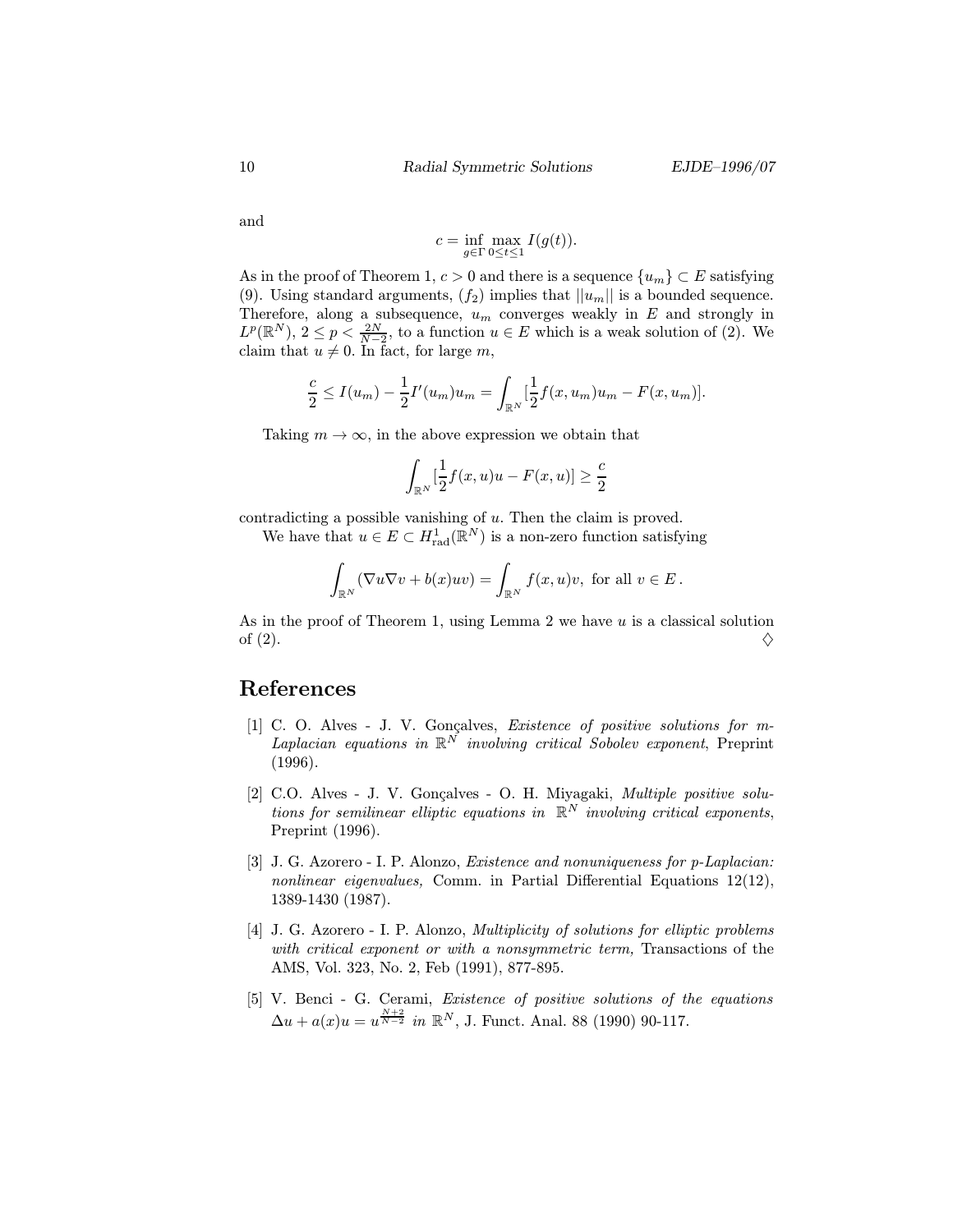- [6] H. Berestycki P. L. Lions, Une methode locale pour l'existence de solutions positives de problèmes semi-lineaires elliptiques dans  $\mathbb{R}^N$ , Journal D'Analyse Mathématique, vol. 38 (1980), 144 - 187.
- $[7]$  H. Brèzis E. Lieb, A relation between pointwise convergence of functions and convergence functional, Proc. Amer. Math. Soc. 88 (1983), 486-490.
- [8] H. Brèzis L. Nirenberg, Some variational problems with lack of compactness, Proc. Symp. Pure Math. (AMS) 45 1986 165-201.
- [9] H. Brèzis L. Nirenberg, *Positive solutions of nonlinear elliptic equations* involving critical Sobolev exponent, Comm. Pure and Appl. Math. 36 (1983) 437-477.
- [10] P. C. Carrião O. H. Miyagaki J. C. Pádua, A note on radial solution to elliptical equations in  $\mathbb{R}^N$  with critical growth, Preprint.
- [11] H. Egnell, Semilinear elliptic equations involving critical sobolev exponents, Arch. Rat. Mech. Anal. 104 (1988) 27-56.
- [12] H. Egnell, Existence and nonexistence results for m-Laplace equations involving critical Sobolev exponents, Arch. Rat. Mech. Anal. 104 (1988) 57-77.
- [13] H. Egnell, Elliptic boundary value problems with singular coefficients and critical nonlinearities, Indiana Univ. Math. Journal, Vol. 38, No. 2 (1989), 235-251.
- [14] J. V. Gonçalves O. H. Miyagaki, *Multiple positive solutions for semilinear* elliptic equations in  $\mathbb{R}^N$  involving subcritical exponents, Preprint (1995) (To appear in Nonlinear Analysis - TMA).
- [15] Y. Jianfu, Nontrivial solution of quasilinear elliptic equations involving critical Sobolev exponent, Scientia Sinica (Series A ), Vol. XXXI, No. 10, (1987) 341-359.
- [16] Y. Jianfu Z. Xiping, On the existence of nontrivial solution of a quasilinear elliptic boundary value problem for unbounded domains, Acta Math. Sci. 7(3) (1987)
- [17] Kavian O., *Introducion* à théorie des points critiques et applications aux problèmes elliptiques, Universitè de Nancy, 1993.
- [18] O. Miyagaki, On a class of semilinear elliptic problems in  $\mathbb{R}^N$  with critical growth, CMS Technical Report  $# 94-12$ , Univ. Winscosin (1994).
- [19] J. Mawhin M. Willem, Critical point theory and Hamiltonian systems. Springer Verlag, Berlin 1989.